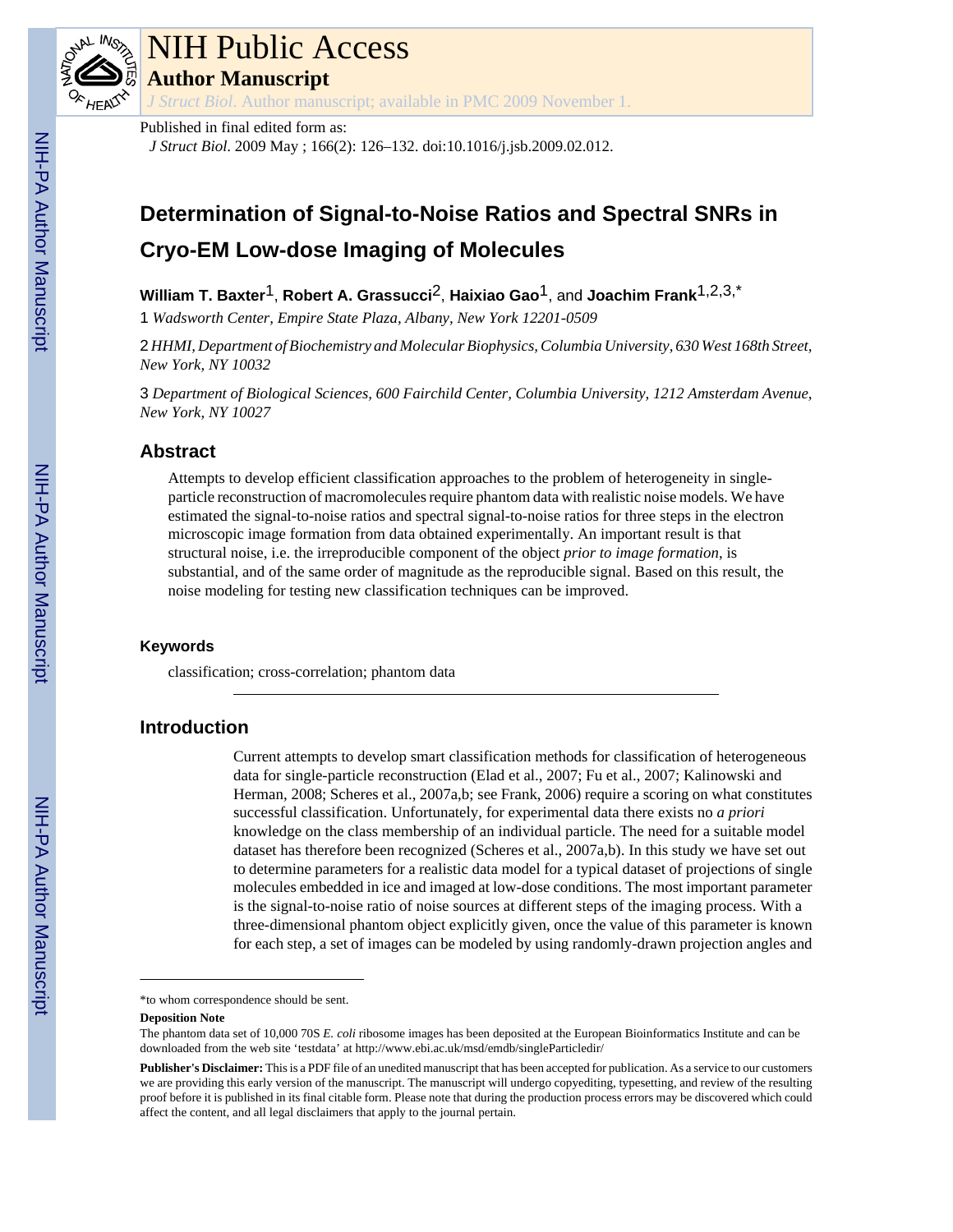random realizations of the noise, additionally taking into account the contrast transfer mechanism in TEM bright field.

In our work we make use of a relationship that links the signal-to-noise ratio (SNR) of an image to the cross-correlation coefficient (CCC) determined from a pair of images recorded in a repeated experiment under the same conditions (Frank and Al-Ali, 1975). This relationship has been used in a number of studies to estimate the SNR in bright-field TEM imaging (e.g., Elad et al., 2007; Fu et al., 2007). In such an experiment, the signal portions are identical while the noise portions are different realizations of the same statistical distribution.

$$
\alpha = \rho/(1-\rho) \tag{1}
$$

where  $\alpha$  is the SNR, as usually defined as the ratio of the signal power to the noise power, and  $\rho$  is the CCC. When imaging a set of molecules with identical structure in the electron microscope, we can see noise interfering at three stages: (1) the molecule is surrounded by a matrix of ice; and often a thin carbon film is superimposed. From one molecule to the next, this "background structure" is irreproducible, and is therefore often called "structural noise." Conceptually, we must also count as "background structure" any part of the molecule structure that is not reproducible, due to conformational variations. (2) Any image of a structure obtained in the electron microscope is subject to "shot noise", due to the quantum nature of the electron radiation. (3) The recording and digitization event itself is subject to noise: if by photographic recording and subsequent digitization, the noise is manifested in photographic granularity and digitization noise in the microdensitometer; if by CCD camera, the noise is manifested in readout noise.

To make use of the SNR measurement via CCC, we can devise experiments for each of the three stages of the noise process, in which the imaging step "above" the noise process is duplicated. For clarity, we make use of a diagram in which the imaging process is symbolized by a communication channel with three intervening noise processes. Duplication of a partial path of this channel is indicated by a branched graph, with the branching going off at different levels. Each experiment yields two images at the end.

In the first such experiment (Fig. 1a), we compare images of two molecules that were identified, by the projection matching algorithm, as having the same orientation. These molecules can be modeled as one idealized molecule superimposed with two realizations of "structural noise", that is, the structure of the support as well as any conformational differences characterizing the deviation of the actual molecules from the ideal. In addition, the two images differ both in the shot noise and the digitization noise since these are independently added. The CCC of this image pair is denoted *ρstruct*.

In the second experiment (Fig. 1b), we compare two images of the same molecule, taken successively in the electron microscope under identical dose conditions. In this case, a unique structure of molecule and background is subject to two different two-stage noise processes, each made up of shot noise, and digitization noise (in the case of recording on film this includes granularity of the emulsion). The CCC of this image pair, from two exposures of the same field, is denoted *ρexp*.

In the third experiment (Fig. 1c), we aim at separating shot noise and noise due to granularity from the digitization noise. This is accomplished by digitizing the same molecule image twice, and comparing the resulting digital representations, to obtain *ρscan.*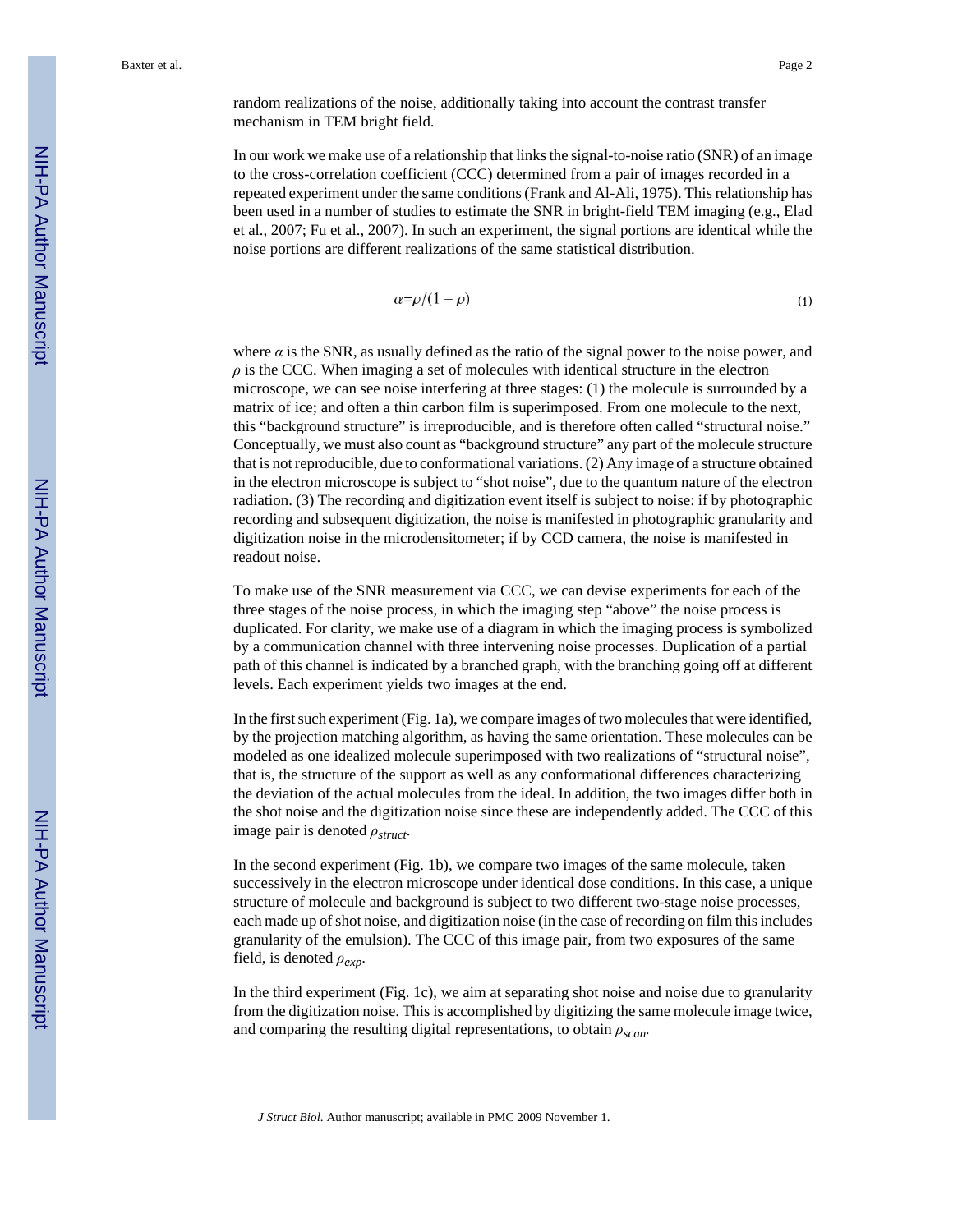Only the third experiment gives an immediate answer through application of equation (1). In the other two cases, the noise portions from different sources are intermingled, and the SNR of each step must be obtained by considering the cascading of the noise processes, as already proposed by Frank and Al-Ali (1975) for considering the digitization noise. For a simpler system, in which two noise processes *sub1* and *sub2* are active,

$$
\alpha_{sub1} = \frac{1}{(1 + 1/\alpha_{comp})/(1 + 1/\alpha_{sub2}) - 1}
$$
\n(2)

where *αsub1* is the SNR of sub-process 1, *αsub2* the SNR of sub-process 2, and *αcomp* is the SNR measured for the entire imaging process, being a composite of the two subprocesses. In the case of three subsystems, equation (2) simply has to be used repeatedly.

The SNR*α* is computed from CCC *ρ* for the three sub-processes: dual scan pairs for the digitization SNR (*αscan*), dual exposure pairs for the SNR related to shot noise (*αexp*), and pairs of images aligned to the same reference projection for structural SNR (*αstruct*). A further distinction is made between composite SNR composed of intermingled noise sources (*αcomp*), and the actual SNR (*αtrue*) calculated by equation 2, which untangles the noise sources. Equation 1 yields *αcomp* in the case of shot noise and structural SNR, *αtrue* in the case of digitization noise. Thus *αcomp\_exp* is the shot noise SNR measured from dual exposure image pairs, while *αtrue\_exp* is the actual SNR related to shot noise computed from equation 2 by substituting *αtrue\_scan* for *αsub2*, and *αcomp\_exp* for *αcomp*. Similarly, *αcomp\_struct* is obtained from the directly measured *ρstruct* of same-reference image pairs, while *αtrue\_struct* is the actual structural SNR computed by substituting *αcomp\_exp* for *αsub2*, and *αcomp\_struct* for *αcomp* in equation 2. Only *αtrue\_scan* is obtained by direct measurement - there is no *αcomp\_scan*. In summary, the cross-correlation coefficients *ρscan*, *ρexp*, and *ρstruct* are measured from scan, exposure and same-reference image pairs, respectively. From these three quantities, the SNRs *αtrue\_scan*, *αcomp\_exp*, and *αcomp\_struct* are calculated using equation 1. From these latter quantities, *αtrue\_exp* and *αtrue\_struct* are calculated using equation 2.

#### **Spectral Signal-to-Noise Ratios**

We can go a step further and use the same relationship (1) to estimate the spectral signal-tonoise ratios (Unser et al., 1987), which allow a much more accurate, parameter-free modeling of the noise processes. Here (see Penczek, 2002) we substitute *ρ* by the Fourier ring correlation (FRC), i.e., the appropriately normalized cross-power spectrum:

$$
FRC(k) = \frac{\sum_{[k,\Delta k]} F_1(\mathbf{k}) F_2^*(\mathbf{k})}{\sqrt{\sum_{[k,\Delta k]} || F_1(\mathbf{k}) ||^2} \sqrt{\sum_{[k,\Delta k]} || F_2(\mathbf{k}) ||^2}}
$$
(3)

where  $F_1$  and  $F_2$  are the Fourier transforms of the two images being compared, **k** is the spatial frequency and  $[k, \Delta k]$  indicates the radius and width of a ring in Fourier space, to arrive at an expression analog to (1):

$$
SSNR(k) = FRC(k)/[1 - FRC(k)] \tag{4}
$$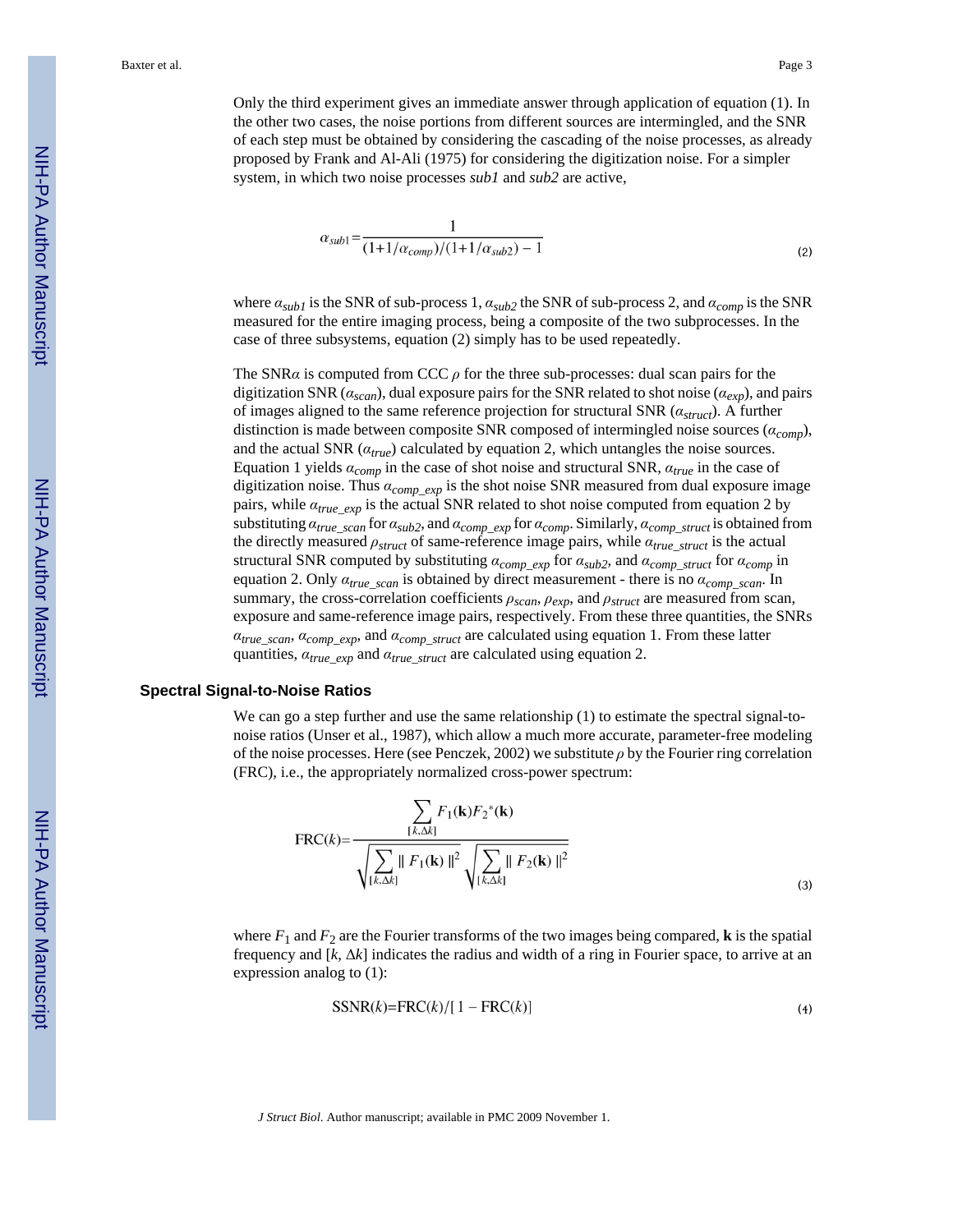Equation 3 takes the real part (see equ. 3.65 in Frank (2007), p. 130). Since FRCs from scan, exposure, and same-reference image pairs correspond to *ρ* above, the derived SSNRs

correspond to the various SNRs (*α*) noted above: true scan SSNR (SSNR*true\_scan*), composite exposure SSNR (SSNR*comp\_exp*), composite structural SSNR (SSNR*comp\_struct*), true exposure SSNR (SSNR*true\_exp*) and true structural SSNR (SSNR*true\_struct*).

# **Methods**

The single-particle images employed in this study were from two ribosomal samples: the first set was the 70S *E. coli* ribosome stalled in the pre-accommodation state with the antibiotic kirromycin (Valle et al., 2003). This kirromycin-stalled ternary complex was previously found to have tRNA in both the E and P sites, with aa-tRNA-EF-Tu-GDP bound in over 70% of the ribosome population (Valle et al., 2003). The second data set consisted of the 80S ribosome from the thermophilic fungus *Thermomyces lanuginosus*. Sordarin was used to trap the ADPribosylated factor eEF2 (ADPR-eEF2) in the GDP state, preventing the dissociation of eEF2- GDP from the 80S ribosome (Taylor et al., 2007). The grids had a thin carbon support, estimated to be 15–20 nm thick.

Film micrographs were obtained under low-dose conditions on a Tecnai F30 Polara electron microscope (FEI) at 300 kV, at 59,000X magnification, with the specimen at liquid nitrogen temperature (80°K). A series of four defocus levels was used in the range of 1–4 μ. For dual exposures, the dose was approximately 22 electrons/ $A^2$  for each exposure. Kodak SO163 EM Film was developed at 20° C in full strength Kodak D19 developer, washed 1 minute in circulating water, and then fixed for 4.5 minutes in Kodak Rapid fixer. The micrographs were digitized with a step size of 7 μ (3629 dpi) on a Photoscan 2000 (Z/I Imaging Corp., Huntsville, AL), resulting in a pixel size of 1.2 Å on the object scale. The scanner output is in transmittance values, T, which are related to optical density (OD) values by the formula  $OD = -LogT$ . In the film negatives, the ribosomes have higher transmittance and thus lower optical density compared to the background, which, when scanned, result in particles lighter than the background. To make the particles darker (more positive OD) than the background, the minus sign is omitted from the above formula, and an arbitrary constant  $(+5)$  is added. For dual scans, the same micrograph film is simply left mounted on the scanner glass and digitized a second time.

The program zi2spi (www.wadsworth.org/spider\_doc/spider/docs/techs/recon/mr.html) was used to convert scanner TIFF files to SPIDER format. The remainder of the image processing was carried out with SPIDER software (Frank et al, 1996).

For the dual exposure measurements, the digitized micrograph pairs were aligned using a series of SPIDER procedure files that calculate the shifts and rotations for sub-regions of the micrographs, and then combine these into the total shift and rotation required to bring the micrographs into overall register. On average, micrographs had to be rotated by less than 1 degree  $(0.9^{\circ})$  to be aligned. To assess the contribution of beam-induced movement, a montage of sample particle images was created from each micrograph of the dual-exposure pairs. The display was rapidly alternated between the two arrays of images –particles changing position would appear to jump back and forth. No particles were observed to do so in the sampling from each micrograph. These results suggest that the micrograph alignments were accurate, and that particles did not move as a result of the second exposure.

Thus each micrograph set consisted of a first exposure (the reference micrograph), a second exposure, and a second digitization of the first exposure. Single-particle images were windowed from the digitized reference micrographs using an automated procedure which centered and normalized each putative particle, followed by manual selection. The window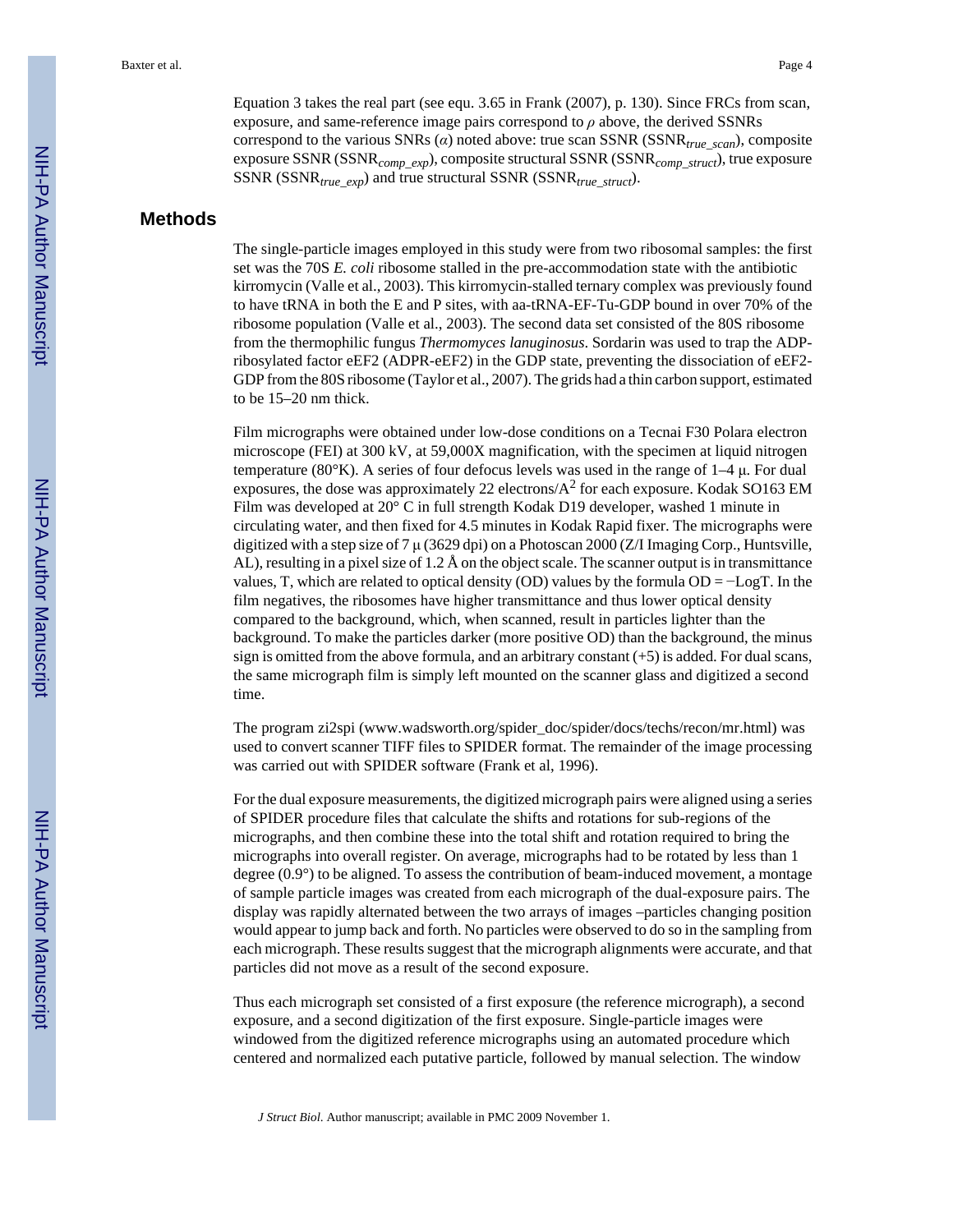diameter was 300 pixels (360 Å). 3100 particle images were obtained from 4 reference micrographs in the first data set (70S ribosome), 6300 particle images were obtained from 17 reference micrographs in the second data set (80S ribosome). The corresponding particle images were windowed from the second exposure and second digitization micrographs for the dual-exposure and dual-scan studies, respectively. To compare particle images with the same orientation, particle images from the reference micrographs were run through the singleparticle alignment and reconstruction procedure. The assigned 3D Euler angles were refined to 1 degree angular 'bins'. For the angular bins containing more than 1 assigned particle image, the images contained therein were compared pair-wise. The SNR was computed from the crosscorrelation coefficient, *ρ*, using SPIDER's "CC C" operation, which computes the cross correlation coefficient between two pictures over an area defined by a mask function. The mask used in this study was a disk with the same diameter as the ribosome (220 pixels or 264 Å). The values of  $\rho$  of all images from a given micrograph pair were averaged together and converted to SNR, using equation 1.

Fourier ring correlations (FRCs) were computed between pairs of images, using SPIDER's "RF" operation. Images were masked with a "soft" Gaussian mask with full width at half maximum corresponding to the edge of the above "hard" mask ( $\sigma$ = 94 pixels). FRCs from all image pairs in the dual-scan, dual-exposure, and same-reference sets were averaged together to create an average FRC for each of these three conditions. These were then converted to spectral SNRs (SSNRs) using equation 4. Points corresponding to zeroes in the CTF were excluded from the calculation of SSNR.

#### **Results**

#### **Dual scans**

All results are given as two numbers, where the first number is for data set 1 (70S) and the second number for data set 2 (80S). Cross-correlation coefficients for particle image pairs from different scans of the same micrograph are shown under "Dual scan" in Tables 1 and 2 for data sets 1 and 2, respectively. There did not seem to be any systematic defocus-dependent variation. Averaging the cross-correlation coefficient over all image pairs from the four defocus groups gave an overall  $\rho_{scan} = (0.9675, 0.9828)$ . Then, according to equation 1, the SNR of the digitization step,  $\rho_{true\ scan} = (29.75, 57.0)$  for the two data sets.

#### **Dual exposures**

To measure the contribution of shot noise, two exposures were taken of the same field. The cross-correlation coefficient was computed for corresponding particle images from the micrograph pairs. Results are shown in Tables 1 and 2, under "Dual exposure". While there did not seem to be any systematic defocus-dependent variation for the first data set, *ρexp* appeared to increase with increasing defocus in the second set (Table 2). Averaging the crosscorrelation coefficient over all image pairs gave  $\rho_{exp} = (0.0813, 0.0916)$ . Using equation 1, the SNR for the combined shot noise and digitization noise, *αcomp\_exp*, was (0.088, 0.101) for the two data sets.

Using equation 2 to obtain the true SNR related to shot noise from the combined value, we substitute  $a_{true\_scan}$  for  $a_{sub2}$ , and  $a_{comp\_exp}$  for  $a_{comp}$ , which yields  $a_{true\_exp} = (0.092, 0.103)$ for the two data sets (see Table 3). These results indicate that the digitization SNR is so high compared to the shot noise that the combined process is essentially shot noise-limited.

#### **Particles aligned to the same reference**

To measure "structural" noise consisting of variations in the background support as well as ribosome conformations, *ρ* was measured between pairs of particle images that matched the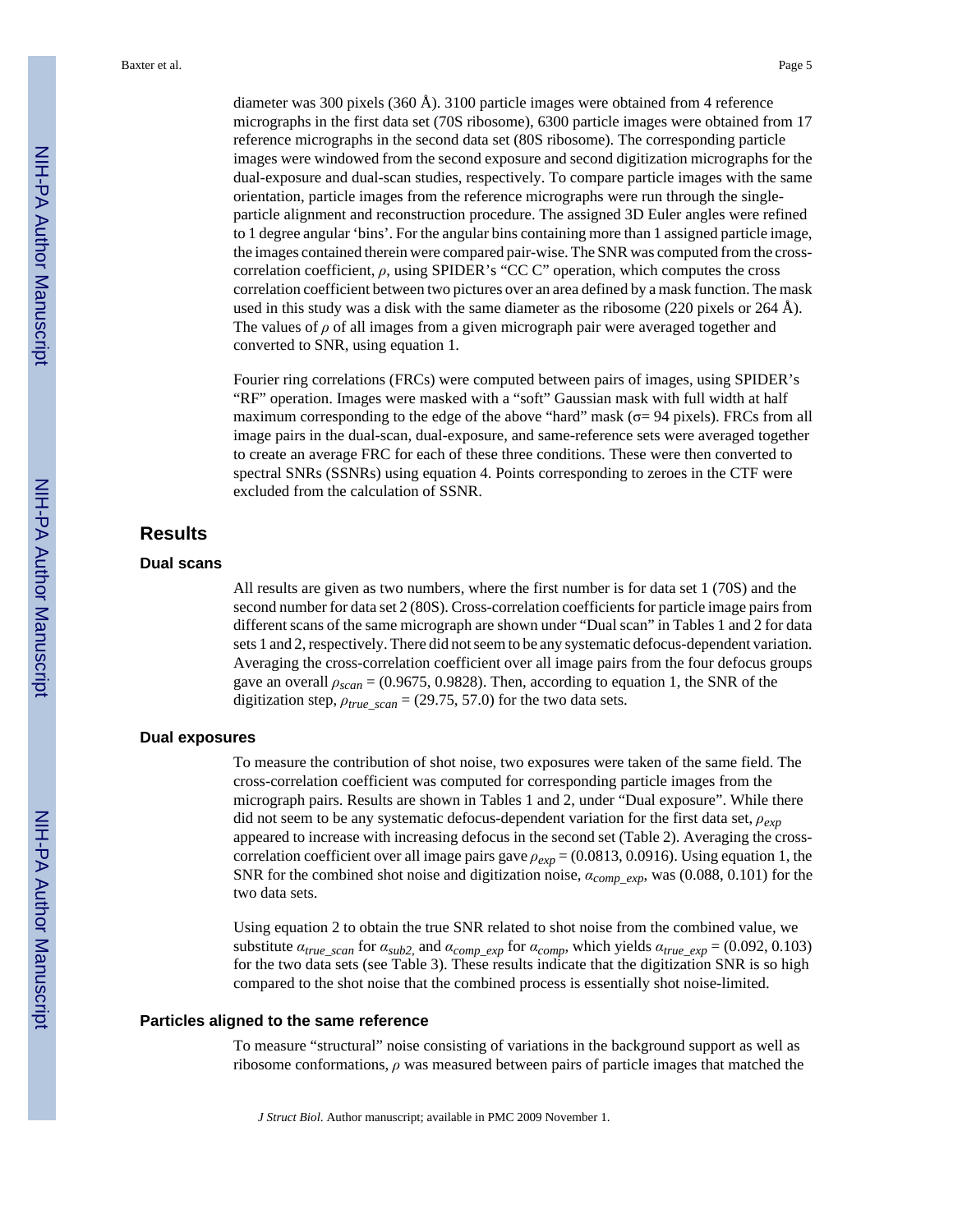same reference projection. Particle images from the reference micrographs were crosscorrelated with projections from a reference volume for each sample set. The reconstruction of the 70S kirromycin-stalled ternary complex was derived from the same sample (Valle et al. 2003), and refined to 10.0 Å. The second reference volume was the 80S-eEF2-GDPNP-Sordarin ribosome structure resolved to 11.7 Å. Of the 20,489 1-degree angular bins, 452 bins had more than one image in the first data set, while 360 bins had more than one image in the second set. The resulting values of *ρstruct* are in Table 1, under the heading "Same reference". While *ρstruct* did not appear to vary systematically with defocus in data set 1, it did increase with increasing defocus in the second data set.

Averaging the cross-correlation coefficients over all defocus groups gave overall *ρstruct* = (0.0471, 0.0355), with corresponding SNRs *αcomp\_struct* = (0.0494, 0.0368). Substituting *αcomp\_struct* for *αcomp* in equation 2, and using *αcomp\_exp*, the combined SNR for digitization and shot noise, for  $a_{sub2}$ , we obtain the true structural noise SNRs,  $a_{true}$  struct = (1.39, 0.598) (see Table 3).

#### **Determination of SSNRs**

FRCs for all image pairs were averaged together for each micrograph. Average FRCs for a single micrograph (defocus  $2\mu$ ) from data set 1 are shown in Fig. 2 for dual scan (dotted line), dual exposure (dashed line) and structural (solid line) data. The scan FRC is near unity for all but the highest frequencies. The exposure (shot noise) FRC is above the structural FRC at all frequencies; they are both are affected by the CTF. Note that while the scan FRC reflects the actual digitization noise, the exposure FRC is a combination of the actual exposure noise plus the digitization noise. Similarly, the structural FRC is a combination of all three noise processes (see Fig. 1).

Using equation 4, the FRCs were converted to SSNRs, which are shown in Fig. 3 for micrographs from the first and second data sets (panels a and b, respectively). In Fig. 3a (defocus 2μ) the SSNR*true\_scan* is off the vertical scale. Because the SSNR*true\_scan* was so large, the SSNR*true\_exp* was virtually identical with SSNR*comp\_exp*, so the figure's *true exposure* plot (solid line) corresponds to both composite and true exposure (SSNR*comp\_exp* and SSNR*true\_exp*). The dotted line (*comp structural*) and dashed line (*true structural*) correspond to composite and actual structural SSNR, respectively. SSNR<sub>true\_exp</sub> and SSNR<sub>true\_scan</sub> were obtained from the FRCs of the double experiments following the same logic as the corresponding SNRs (see above). The true structural SSNR has higher amplitude than the true exposure SSNR at low frequencies, except where the CTF is zero, out until around  $1/8 \text{ Å}^{-1}$ , after which it essentially falls to zero. This indicates that in this data set the structural noise is greater than the shot noise. The micrographs at the other three defoci in this data set gave similar results.

Fig. 3b presents the same information for a micrograph from data set 2 (defocus  $3\mu$ ). The results are similar except that the true structural SSNR (dashed line) stays below the shot noise SSNR at low frequencies. It has some positive regions that appear related to CTF oscillations out to around 1/10 Å−<sup>1</sup> , after which it fluctuates around the zero line, due to the composite structural SSNR (dotted line) being zero above this frequency. The true structural SSNR takes on negative values at frequencies where the composite structural line, being somewhat noisy, dips below the zero line. The micrographs at the other three defoci in this data set gave similar results. Wherever SSNR dips below zero, a physical impossibility, it is the result of numerical or measurement errors.

Fig. 4 shows the true structural SSNR of the four defocus groups averaged together for the two data sets (panels a and b, respectively). Points corresponding to minima in the respective CTFs were excluded from the average. For the first data set in Fig. 4a, the average structural SSNR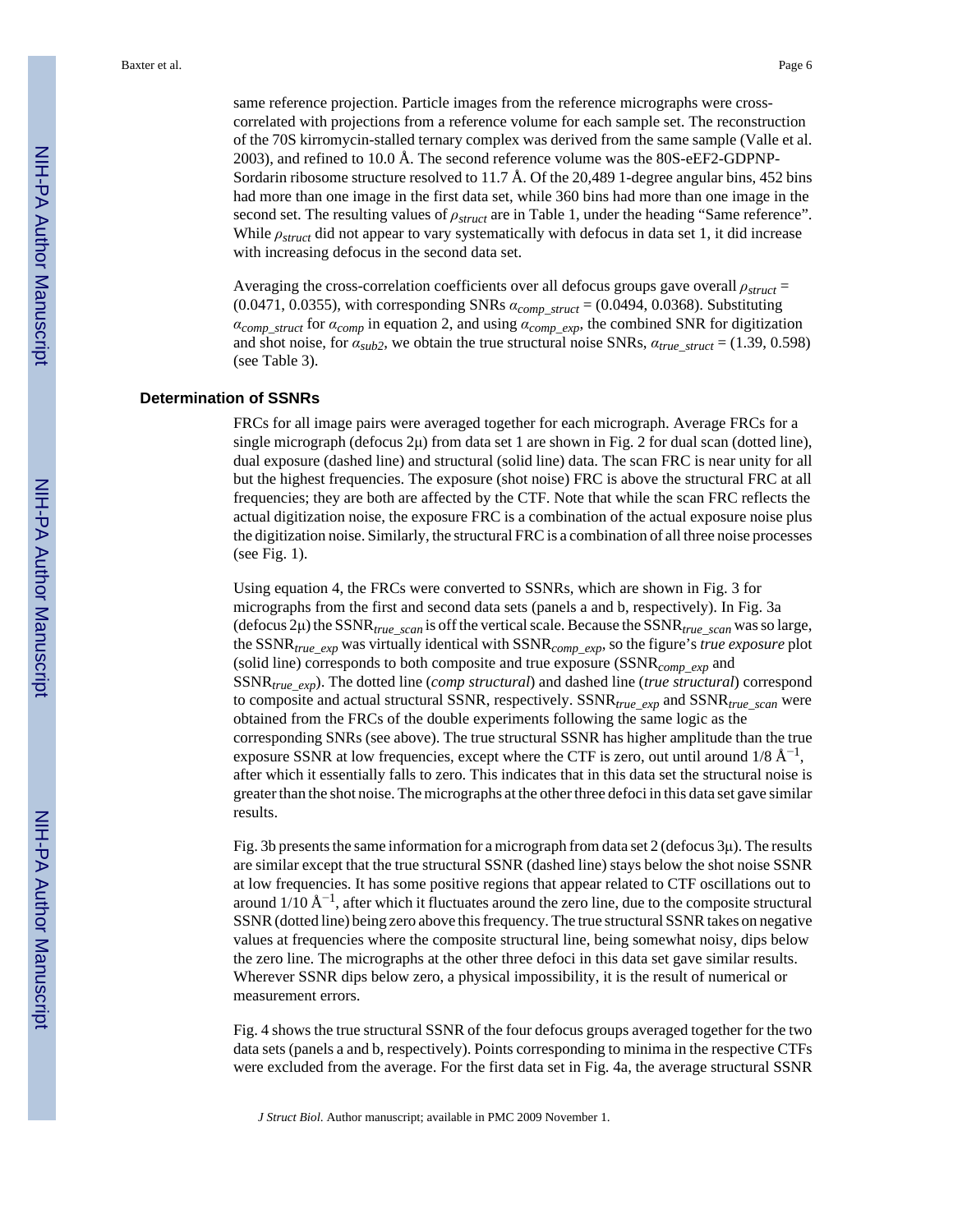decreases approximately linearly from around 4 to around 0.2 (at  $1/15 \text{ Å}^{-1}$ ). There is some information from 1/15  $\AA^{-1}$  to around 1/8  $\AA^{-1}$ , after which the SSNR fluctuates around zero. Although lower in amplitude, the average structural SSNR for data set 2 in Fig. 4b is quite similar. It decreases approximately linearly from around 1 to zero at  $1/15$   $\text{\AA}^{-1}$ , beyond which it displays some frequency information until around  $1/8$  Å<sup>-1</sup>, after which it fluctuates around zero. For comparison, the insets in Figures 4a and 4b give some estimate of the particle "signal": power spectra of representative class averages from four defocus groups are shown, along with the averaged envelope function (dotted lines).

# **Discussion and Conclusion**

#### **SNR Measurements**

At the outset, the measured values of true SNRs for the two data sets are quite plausible: 27, 57 for scanning, 0.1, 0.09 for low-dose exposure of the same motif, and 1.4, 0.6 for reproducibility of a structure. The measurements confirm that the low SNR of low-dose micrographs is almost entirely due to the low reproducibility of the optical density distribution arising from the combined effect of shot noise and grain distribution in the emulsion. Errors in the particle alignment algorithm in SPIDER may also result in underestimation of the structural SNR. Finally, the underestimation of the dual-exposure SNR can result from slight misalignments between the two micrographs. The alternating display of particle image arrays (see Methods) suggested that this error was minor.

To get a perspective on the value for the structural SNR, we recall that the SNR in this case compares the variance of the signal due to the components of the object that are exactly reproducible with the variance of the noise, i.e., of those components of the object that are not reproducible. Conformational changes due to radiation damage, conformational differences from one structure to the next due to flexibility of peripheral components, and the differing structures of the matrix surrounding and supporting the molecule would all be counted as irreproducible. (The first of these irreproducible effects is actually contained in the doubleexposure experiment, contributing toward the noise  $(SNR = 0.1)$  measured there, but there is no way to disentangle it from the shot noise using our cross-correlation strategy.) Considering the fact that there are three sources of structural noise, it is not surprising that signal and noise variances are in the same range.

Since the conformational variability of the ribosome in the two cases is not markedly different, as judged by the quality of 3D reconstructions (Valle et al., 2003; Taylor et al., 2007) the fact that the structural SNRs for different datasets differ by as much as a factor of 2 means that the attributes of the background can vary substantially: ice thickness and the thickness and texture of the added carbon film are possible factors. (More about this in the section on SSNRs which bear out the same discrepancy.)

It may seem surprising at first that the true structural SNR as measured by comparing images affected by the CTF varies so little as the defocus is changed, especially for the 70S dataset. However, both the reproducible and irreproducible components of the object are in fact *identically* affected by the CTF, which means that the ratio should theoretically remain constant as the defocus is varied.

#### **SSNR Curves**

In the curve measured for *shot noise* ("comp & true exposure", Fig. 3) we see a steep falloff at first, then oscillations resulting from the CTF over the remainder of the range. The CTF signature is due to the fact that the exposures compared are not by a uniform beam, but by a distribution of electrons spatially modulated by the image of the identical object, which is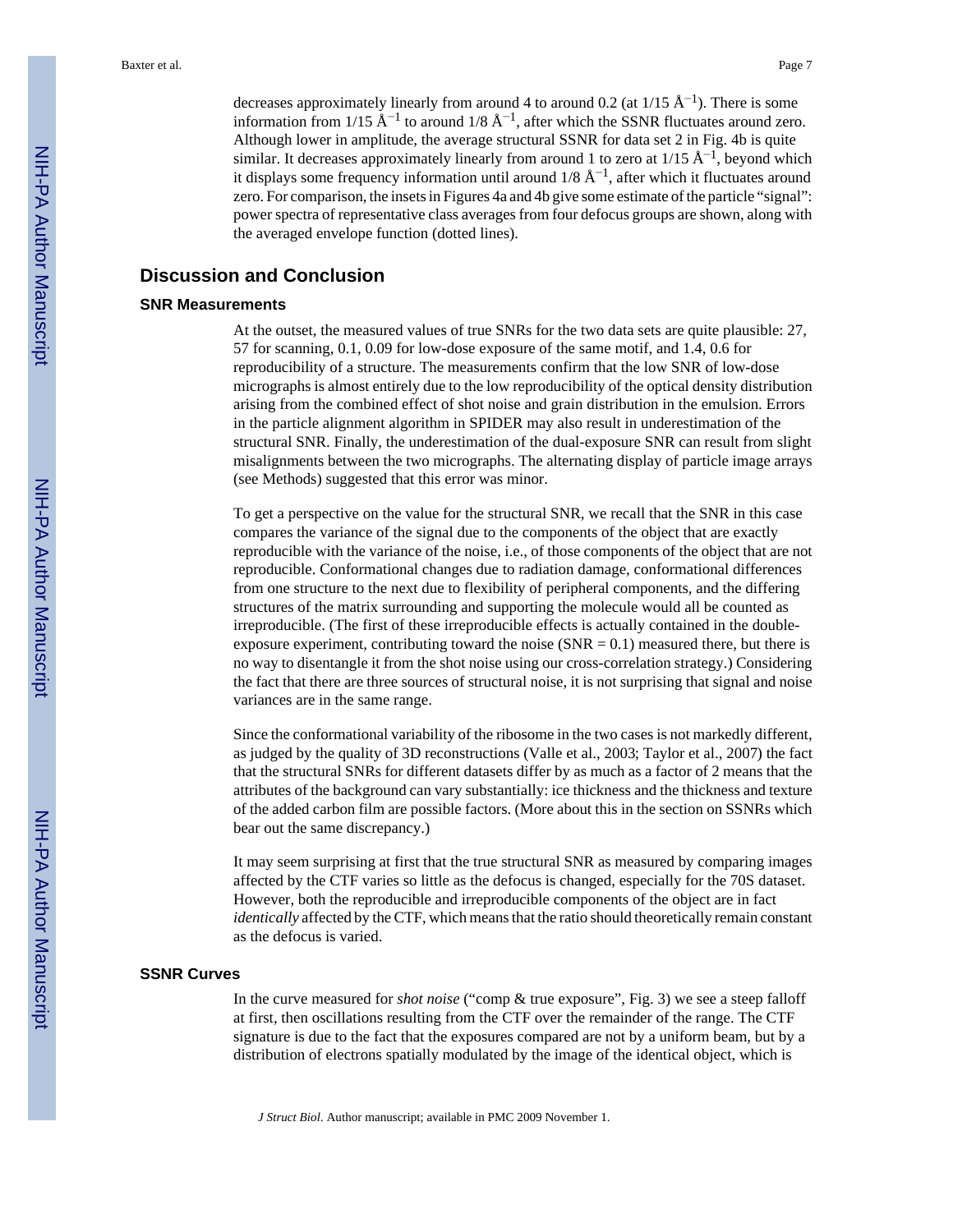affected by the same CTF. (The term "identical" has to be used with a grain of salt, since the first exposure will inevitably affect the structure somewhat; however, within the spatial frequency range examined (see below), these effects should be minor.)

The most striking difference between the two data sets is the reversal in the ratio of the true structural SSNR and true exposure SSNR at low frequencies (below approx.  $1/15 \text{ Å}^{-1}$ ). In Fig. 3a the structural SSNR (dashed line) is above the exposure SSNR (solid line), indicating that the shot noise exceeds the structural noise in this range, as it does throughout the entire spatial frequency range with minor infractions. In the same spatial frequency range, in Fig. 3b, the exposure SSNR is much higher than the structural SSNR, indicating that now the structural noise prevails. Intuitively, if the composite exposure and composite structural SSNRs are similar, this means the shot noise SSNR is making a relatively small contribution, and the composite structural SSNR is composed of a larger proportion of the actual, true structural SSNR. Conversely, when the exposure SSNR is quite high compared to the composite structural SSNR, as in Fig. 3b below  $1/24 \text{ Å}^{-1}$ , it means the composite SSNR has a large contribution from the shot noise, and less so from the true structural SSNR.

The lower structural SSNR in the second data set could be due to any of the sources of the structural SNR: radiation damage, molecular conformational variability, and the surrounding carbon and ice matrix. If radiation were altering the molecules, we would expect to see changes in the particles between the two exposures. However, the cross-correlation coefficients for pairs of dual-exposure particle images is slightly higher for the second data set (see *ρexp* in Tables 1 and 2), indicating the particle images are retaining their similarity. As for conformational variations, the 80S•eEF2•GDPNP-Sordarin ribosome specimen is known to be quite stable (Taylor et al., 2007). This suggests the superposed carrier structure of ice and carbon is the principal source of the difference in structural noise seen between the two data sets in this study.

We interpret the initially high values in the true structural SSNR for all defocus groups (Figs. 3, 4) as an indication of high agreement in the overall shape of the molecule. The average true structural SSNR (Fig. 4) decreases approximately linearly in the range of  $1/100 \text{ Å}^{-1}$  to around 1/15 Å<sup>-1</sup> for both data sets. From 1/15 Å<sup>-1</sup> to around 1/8 Å<sup>-1</sup>, there are fluctuations in the curves that appear to correspond to the CTF. At higher frequencies the average structural SSNR is essentially zero, except where instabilities in equation 2 result in positive and negative peaks, with increasing divergence and fluctuation of the data beyond  $1/5$   $\rm \AA^{-1}$  (not shown).

#### **Creation of Phantom Dataset**

Our study has shown that to be realistic, phantom image data required for the testing and validation of new approaches to classification must include a structural noise term of a size roughly matching the signal. This noise portion gives rise to an image noise component that is *unrelated to the object yet CTF-dependent.* In the creation of phantom data, the noise term needs to be added to the projection of the 3D model structure, and the resulting "contaminated" image then needs to be subjected to the CTF *before* the shot noise and any noise from subsequent sources are added. In this context, it should be noted that recently, Zeng et al. (2007) also included a CTF-dependent noise contribution in a model of EM images derived from two-dimensional crystals.

A simulated dataset with structural heterogeneity was computed according to the measured SNR values reported in this work. Two density maps of the 70S *E. coli* ribosome complexes in different conformations were used to generate the data. These reconstructions had been previously obtained (Scheres et al. 2007) using a maximum likelihood-based classification from ~90,000 cryo-EM images of a heterogeneous sample of ribosome complexes (original source: Måns Ehrenberg, Uppsala). Map #1 represents the ribosome bound with three tRNAs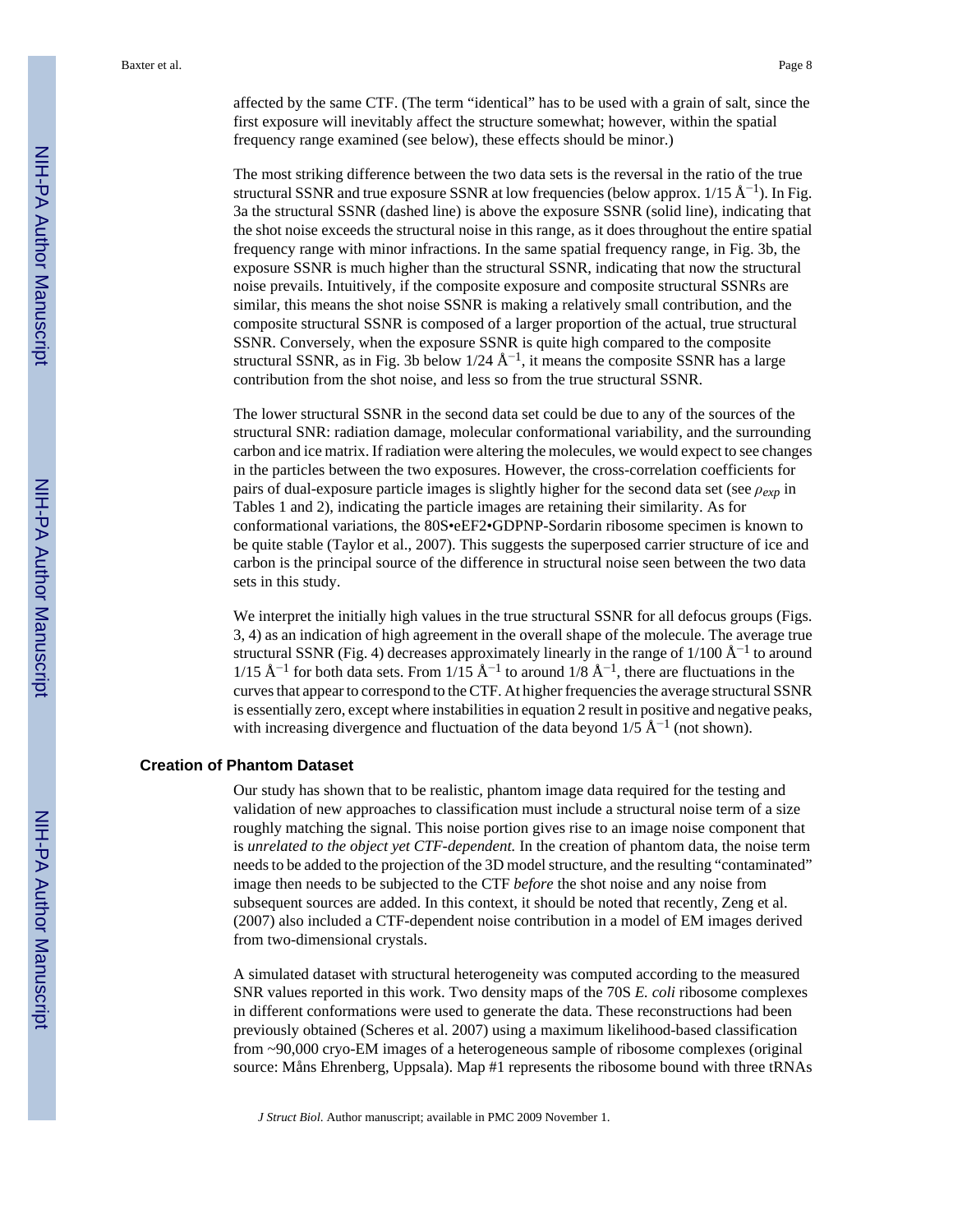at the A, P, and E sites, while map #2 represents an EF-G•GDPNP-bound ribosome with a deacylated tRNA bound in the hybrid P/E position. Besides differences in the binding of the ligands, the two maps also reflect differences in the ribosomal conformations: map #1 represents the normal conformation, while map #2 represents the ratcheted conformation (i.e., with the 30S subunit rotated counter-clockwise relative to the 50S subunit).

First, 5000 projection images were generated from each map with randomly distributed orientations (Eulerian angles  $\psi=0^{\circ}$ ;  $\theta=0^{\circ}-90^{\circ}$ ;  $\phi=0^{\circ}-360^{\circ}$ ). Second, to simulate the structural noise, different realizations of random noise with zero-mean Gaussian distribution were added to all the projection images such that the resulting images had an SNR of 1.4 (see*αtrue\_struct* in Table 3, column 1). Next, these noisy images were subjected to modulation by a contrast transfer function (CTF) that simulates the effect of the FEI Tecnai F30 Polara transmission electron microscope (Cs=2.26mm) operated in the bright-field mode at 300 kV and 2  $\mu$ underfocus. Finally, another set of zero-mean Gaussian noise images were added to simulate the effects of shot noise and digitization noise, which brought the final SNR to 0.05 (see *αcomp\_struct* in Table 3, column 1), in agreement with the SNR measurements. Fig. 5 compares a set of such simulated images (bottom row) with some of the experimental images used in this study (top row), both at 2 μ defocus.

# **Conclusion**

In this study we have modelled the image-formation process of low-dose TEM as a sequence of 3 stages which add noise to the signal: (1) the background of carbon and ice as well as variations in molecular conformation (structural noise); (2) fluctuations in the number of radiated electrons (shot noise); and (3) digitization, either by CCD or scanning following photographic development. At each stage, paired images were used to determine the crosscorrelation coefficient, from which the signal-to-noise ratio was derived. Because the subprocesses occur in series, noise at each level is superimposed on noise from preceding levels, but its associated SNR may be disentangled by using the SNRs computed at previous steps. The measured digitization SNR proved very high, such that the imaging process was essentially limited by shot noise and structural noise alone. Dual-exposure images, which measured the contribution of shot noise, had an SNR of approximately 0.1 (for 300 kV, at 59,000X magnification). The structural SNRs measured for two ribosome data sets were 0.6 and 1.4, a difference that may reflect the varying contribution of the background matrix of ice and carbon. Structural noise, roughly the same magnitude as the signal, has the peculiar property that it is unrelated to the object of interest yet CTF-dependent. Inclusion of such a noise term makes the modeling of EM images more realistic.

A phantom data set has been constructed by adding a structural noise term, of a size corresponding to the experimentally measured SNR, to projected images of a density map (E. coli ribosome) before modification by the CTF and before the addition of 'shot noise'. The phantom data set -- which should be useful for developing and testing classification procedures as the class membership of each image is known -- is available for download from the European Bioinformatics Institute (see below).

We also exploited the data collected to obtain estimates for the spectral signal-to-noise ratios (SSNRs), which depict the spectral distribution of the signal to noise ratio in the spatial frequency domain. The structural SSNR curves exhibited a rapid falloff to approximately 1/15  $\AA^{-1}$ , although some signal was evident out to 1/8  $\AA^{-1}$ . Interestingly, the curves showed that at very low spatial frequencies (less than  $1/24$  Å<sup>-1</sup>) either shot noise or structural noise may predominate, probably depending on the physical properties of the specimen grid.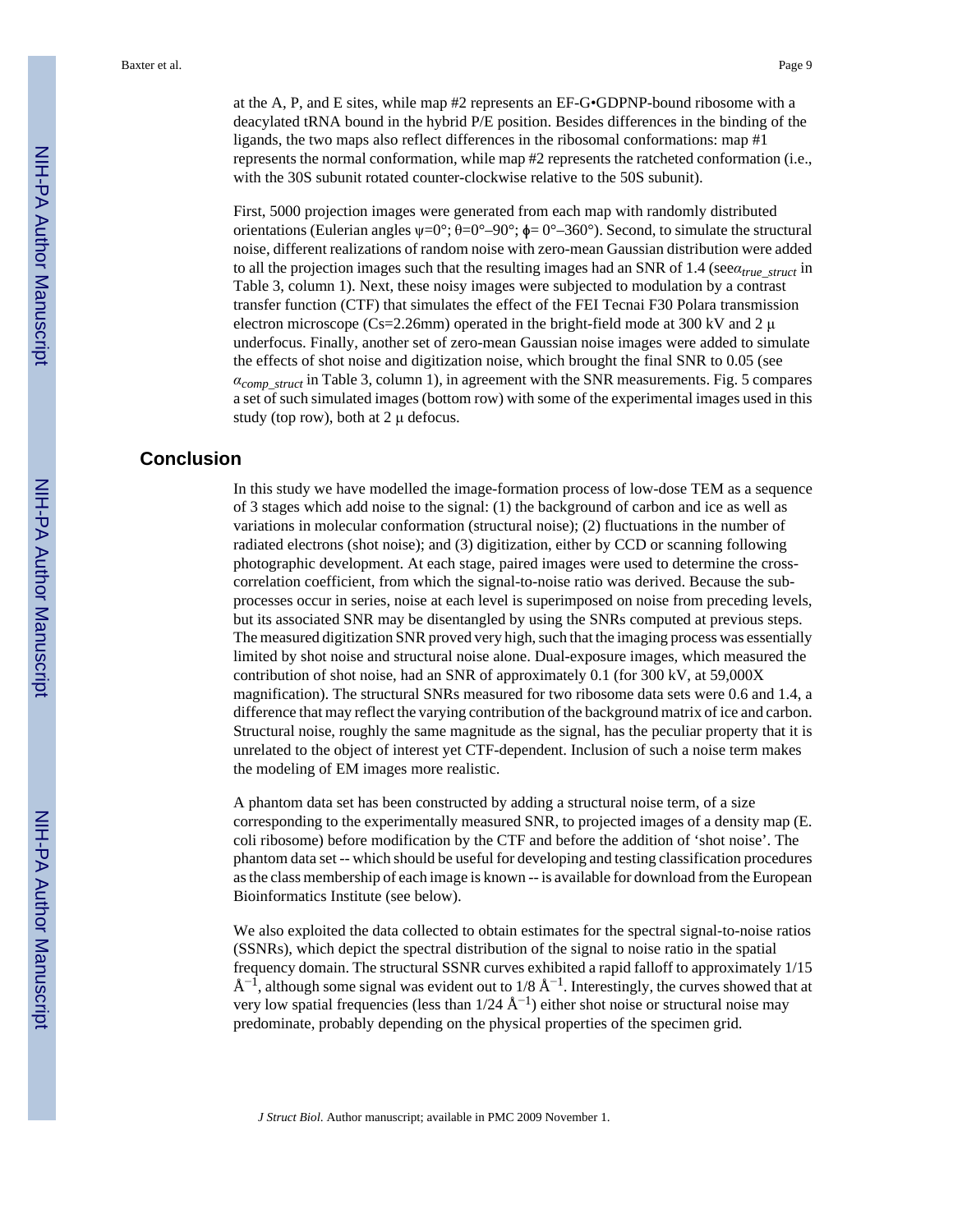# **Acknowledgments**

We would like to acknowledge helpful discussions with Jose-Maria Carazo and Sjors Scheres, CNB Madrid, and with Hstau Liao in our group. We thank Michael Watters for assistance with the preparation of figures. This work was supported by HHMI, NIH P41 RR01219 and NIH R37 GM29169 (to J.F.).

# **References**

- Elad N, Clare DK, Saibil HR, Orlova EV. Detection and separation of heterogeneity in molecular complexes by statistical analysis of their two-dimensional projections. J Struct Biol 2008;162:108– 120. [PubMed: 18166488]
- Frank, J. Three-Dimensional Electron Microscopy of Macromolecular Assemblies. Oxford University Press; New York: 2006.
- Frank J, Al-Ali L. Signal-to-noise ratio of electron micrographs obtained by cross-correlation. Nature 1975;256:376–378. [PubMed: 1095934]
- Frank J, Radermacher M, Penczek P, Zhu J, Li Y, Ladjadj M, Leith A. SPIDER and WEB: processing and visualization of images in 3D electron microscopy and related fields. J Struct Biol 1996;116:190– 199. [PubMed: 8742743]
- Fu J, Gao H, Frank J. Unsupervised classification of single particles by cluster tracking in multidimensional space. J Struct Biol 2007;157:226–239. [PubMed: 16931050]
- Kalinowski M, Herman GT. Classification of heterogeneous electron microscope projections into homogeneous subsets. Ultramicroscopy 2008;108:327–338. [PubMed: 17574340]
- Penczek PA. Three-dimensional spectral signal-to-noise ratio for a class of reconstruction algorithms. J Struct Biol 2002;138:34–46. [PubMed: 12160699]
- Scheres SH, Gao H, Valle M, Herman GT, Eggermont PP, Frank J, Carazo JM. Disentangling conformational states of macromolecules in 3D-EM through likelihood optimization. Nat Methods 2007a;4:27–29. [PubMed: 17179934]
- Scheres SHW, Nuñéz-Ramírez R, Gómez-Llorente Y, San Martin C, Eggermont PPB, Carazo JM. Modeling experimental image formation for likelihood-based classification of electron microscopy data. Structure 2007b;15:1167–1177. [PubMed: 17937907]
- Taylor DJ, Nilsson J, Merrill AR, Andersen GR, Nissen P, Frank J. Structures of modified eEF2-80S ribosome complexes reveal the role of GTP hydrolysis in translocation. The EMBO Journal 2007;26:2421–2431. [PubMed: 17446867]
- Unser M, Trus BL, Steven AC. A new resolution criterion based on spectral signal-to-noise ratios. Ultramicroscopy 1987;23:39–52. [PubMed: 3660491]
- Valle M, Zavialov A, Sengupta J, Rawat U, Ehrenberg M, Frank J. Locking and unlocking of ribosomal motions. Cell 2003;114:123–134. [PubMed: 12859903]
- Zeng X, Stahlberg H, Grigorieff N. A maximum likelihood approach to two-dimensional crystals. J Struct Biol 2007;160:362–374. [PubMed: 17964808]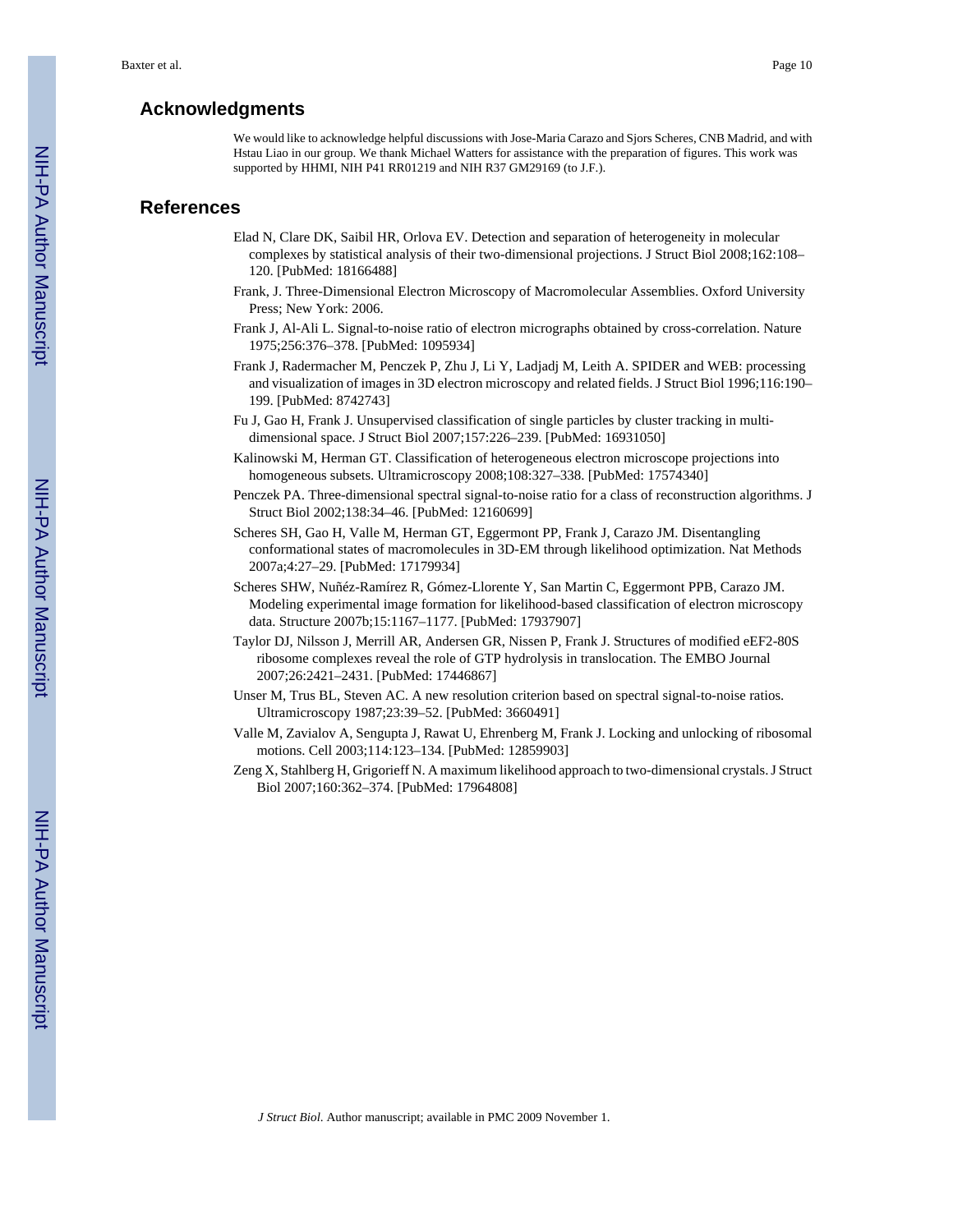Baxter et al. Page 11



#### **Figure 1.**

Principle of SNR measurement by double experiments, each of which results in a pair of images. a) Image pairs with the same orientation (i.e., oriented to the same reference) result from separate processing pathways with different structural noise, shot noise, and digitization noise. The cross-correlation coefficient *αstruct* is computed from this comparison, yielding SNR *αcomp\_struct*. b) Image pairs from two exposures of the same imaging field have different shot noise and digitization noise (but same structural noise), yielding cross-correlation coefficient *ρexp* and SNR *αcomp\_exp*. c) Image pairs obtained by twice scanning the same micrograph have the same structural and shot noise, but different digitization noise, yielding *ρscan* and *αtrue\_scan*. See text for details.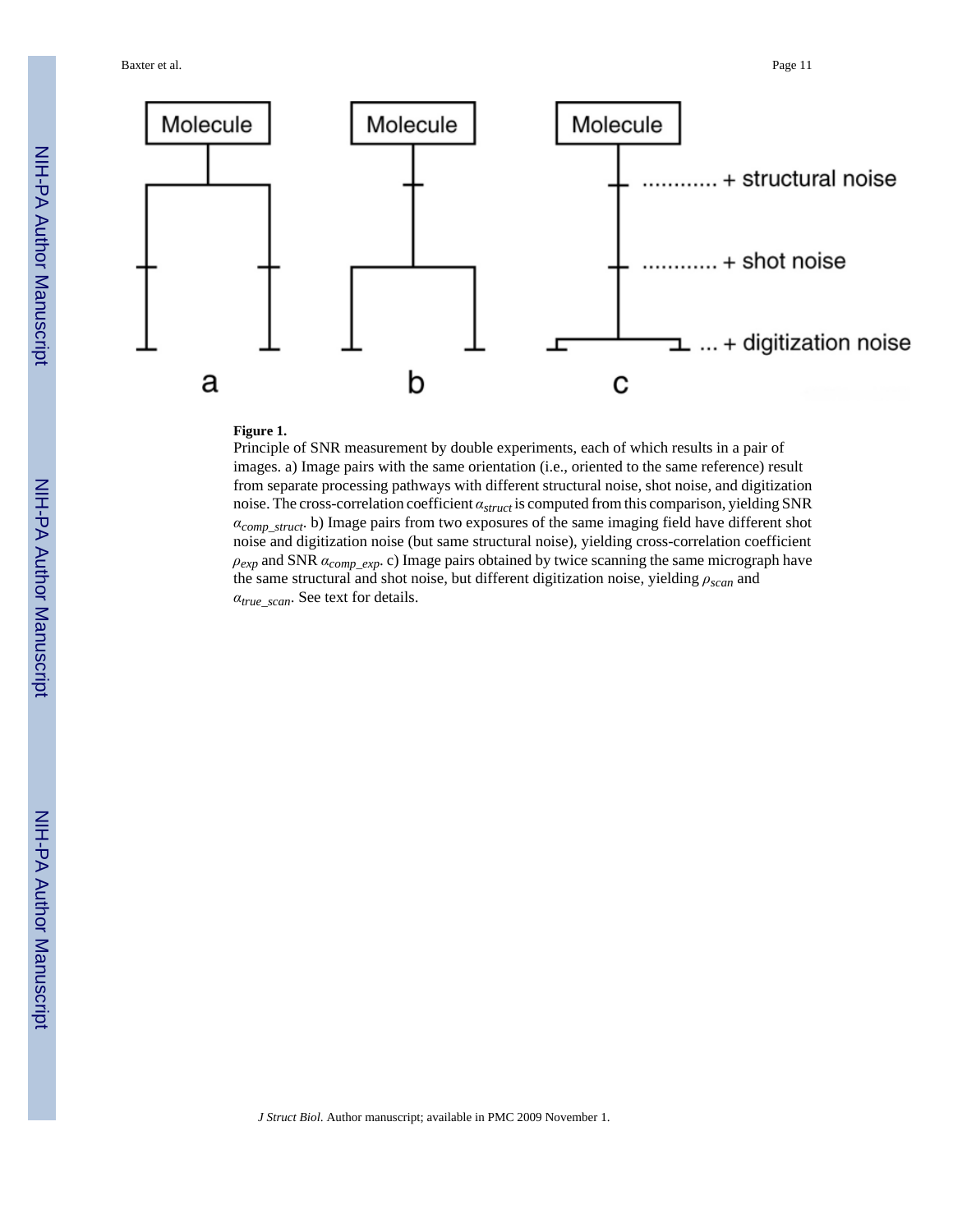

**Figure 2.**

Dual-scan (dotted), dual-exposure (solid), and dual-structure (dashed) Fourier ring correlations (FRC) for a single micrograph from data set 1 (defocus =  $2\mu$ ).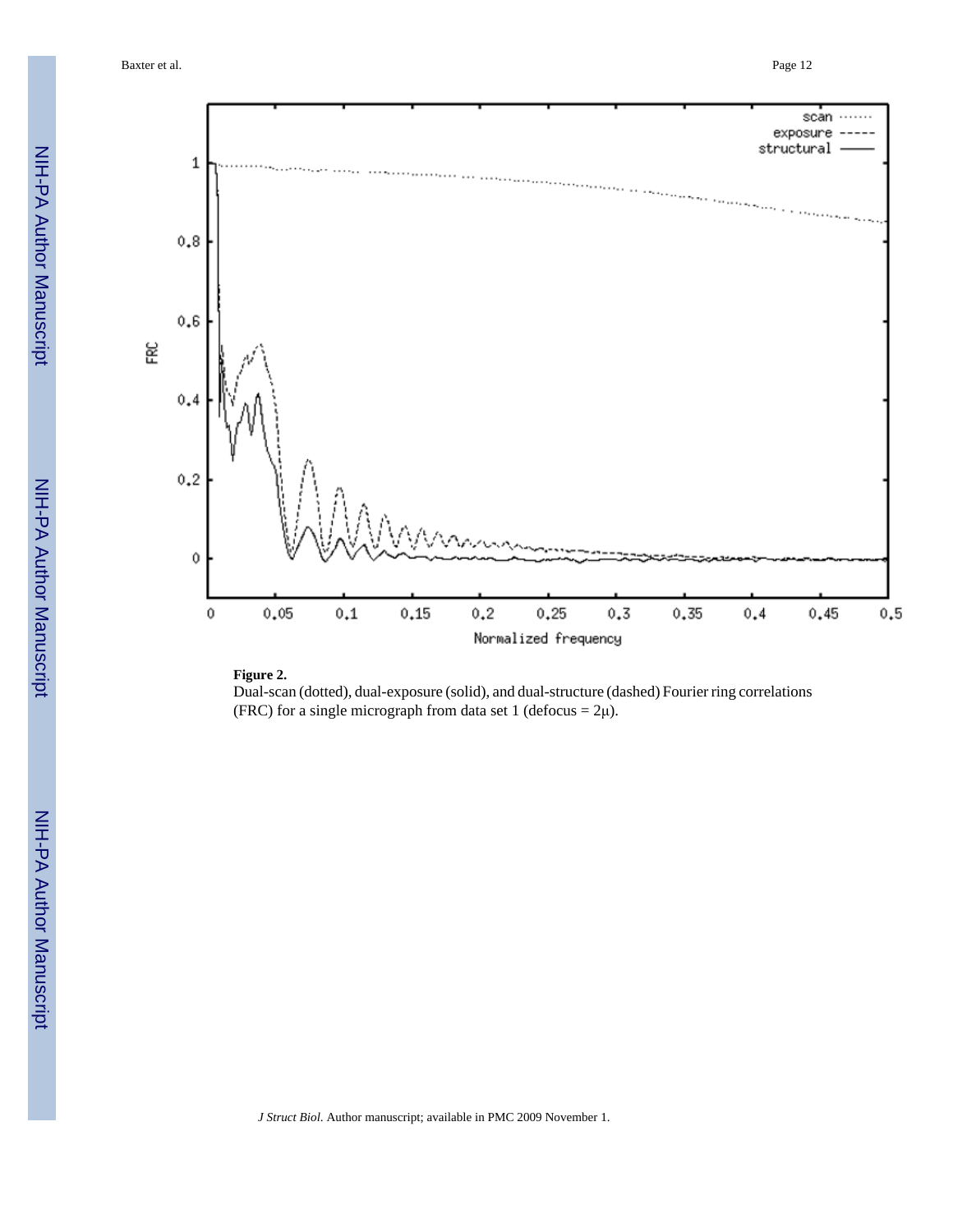Baxter et al. Page 13





SSNRs computed from FRCs. (a) Data from a defocus group from data set  $1(2\mu)$ . The scan SSNR (not shown) is in the thousands, off the vertical scale. Due to the very high scan SSNR,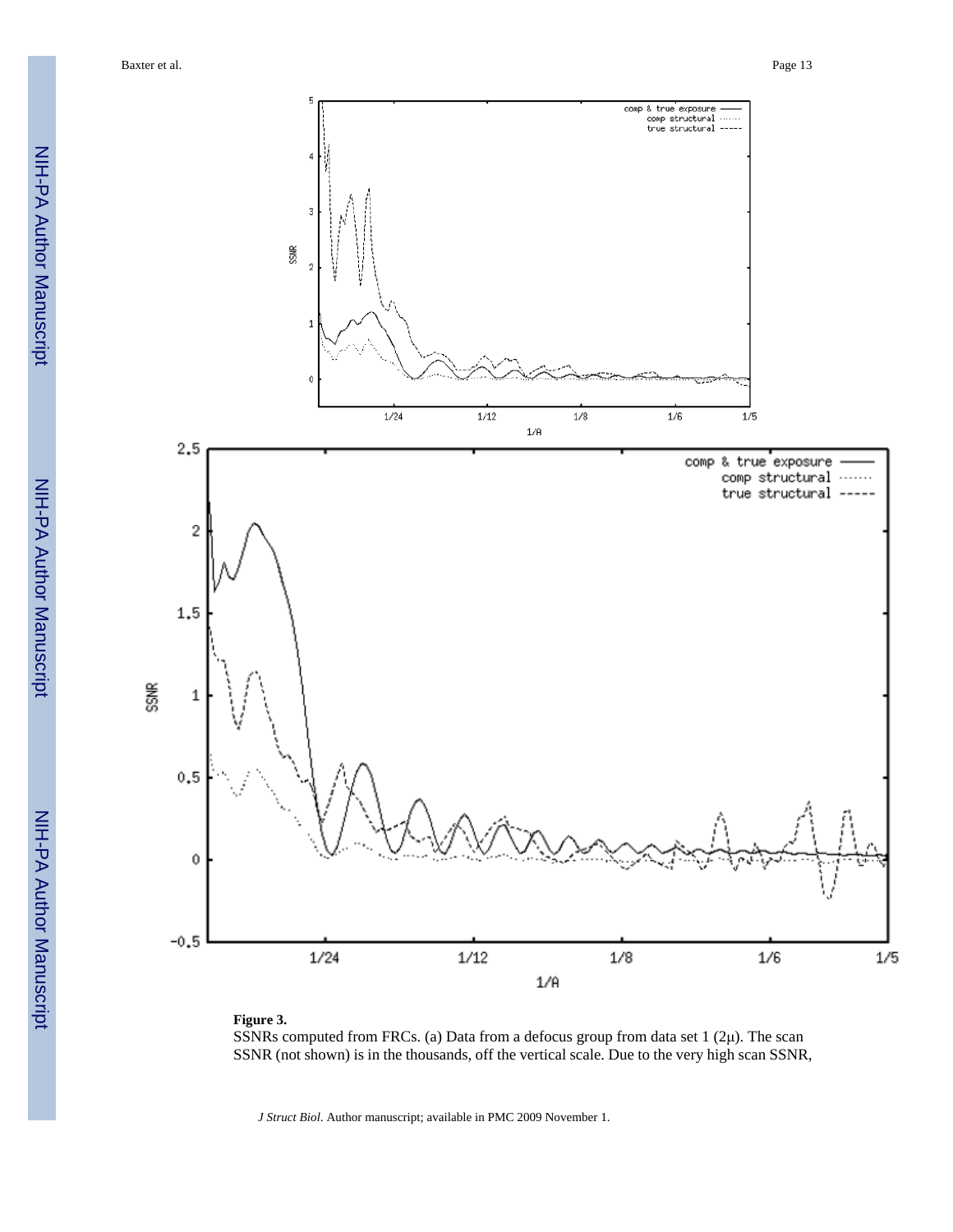the true-exposure SSNR is virtually identical to the composite-exposure SSNR, thus the solid line corresponds to both  $SSNR_{comp\_exp}$  and  $SSNR_{true\_exp}$ . The true structural SSNR (dashed line) is derived from both the composite-exposure SSNR and composite-structural SSNR (dotted line). (b) A defocus group from data set  $2(3\mu)$ . In (a) and (b), as well as in all following figures,  $1/5$  Å<sup>-1</sup> corresponds to 0.24 normalized (Nyquist) spatial frequency units in Figure 2.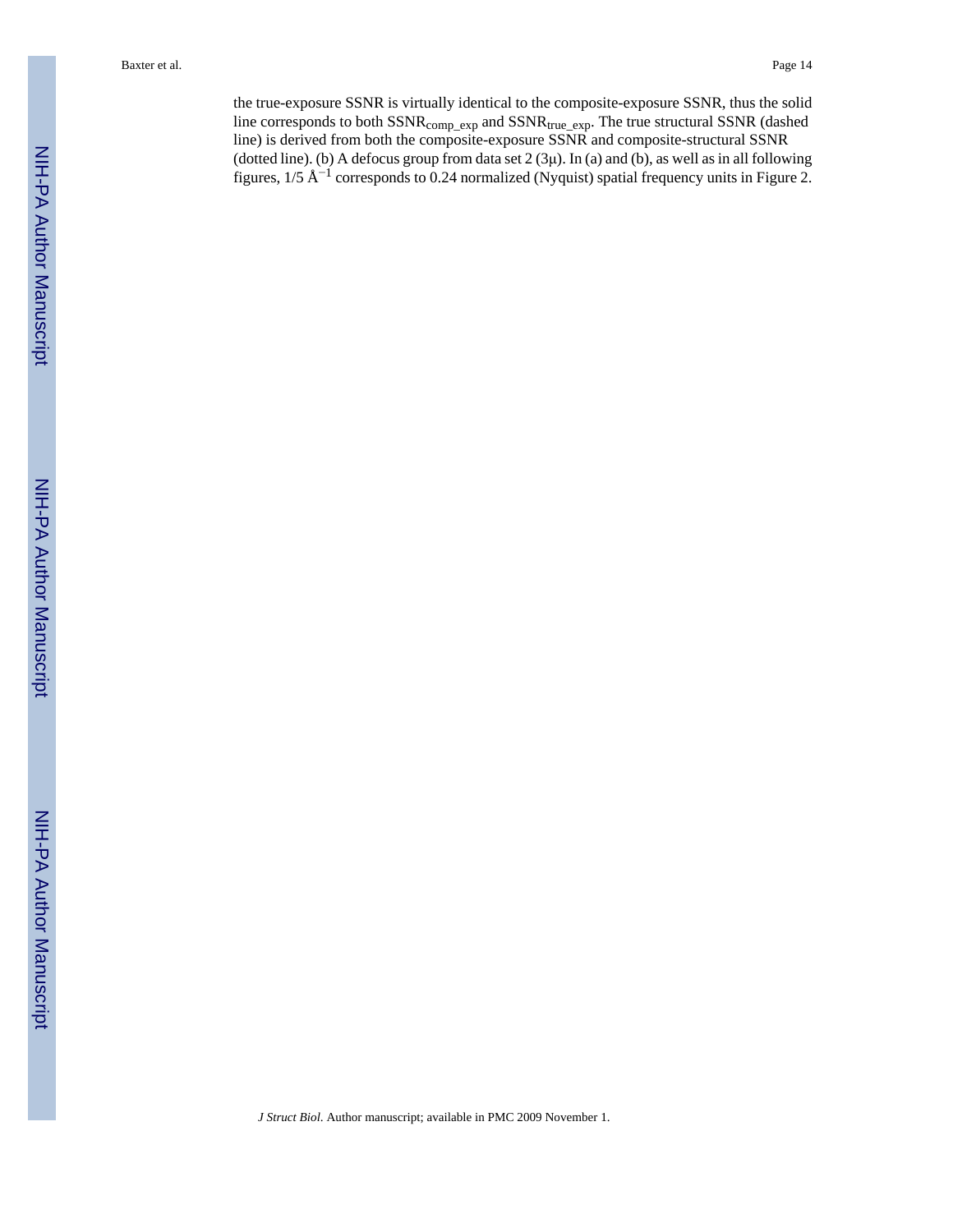Baxter et al. Page 15

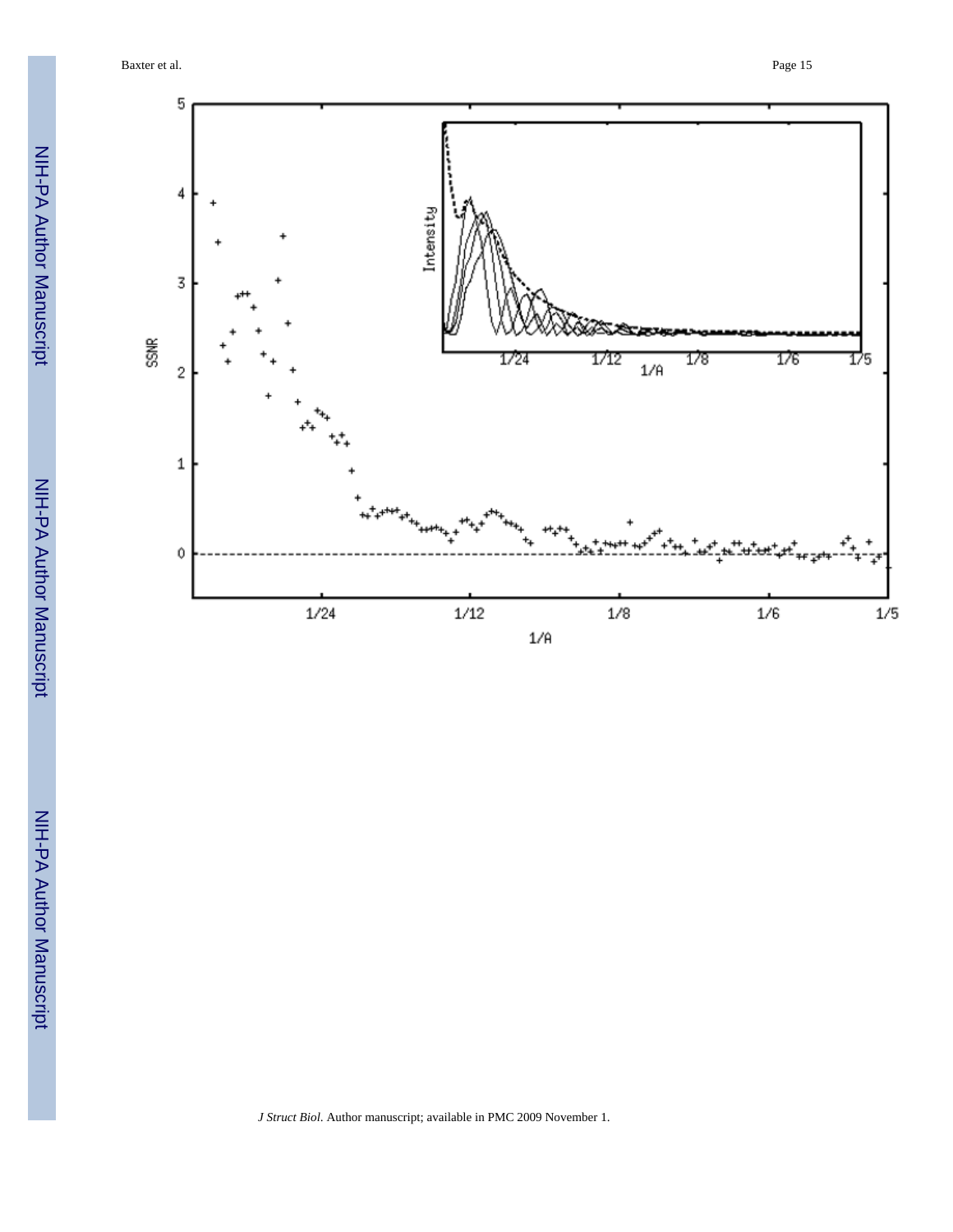

#### **Figure 4.**

Average "true" structural SSNR of all four defocus groups (1μ, 2μ, 3μ, 4μ) for data set 1 (a) and set 2 (b). Note that the SSNR scale in (b) is expanded. Beyond  $1/5 \text{ Å}^{-1}$  the behavior of the data becomes very unstable. Insets in both panels show the power spectra of representative class averages for four defocus groups (solid lines), along with the averaged envelope function (dotted lines). The envelopes were determined either using SPIDER's TF ED operation, or by fitting the maxima with an exponential function using gnuplot.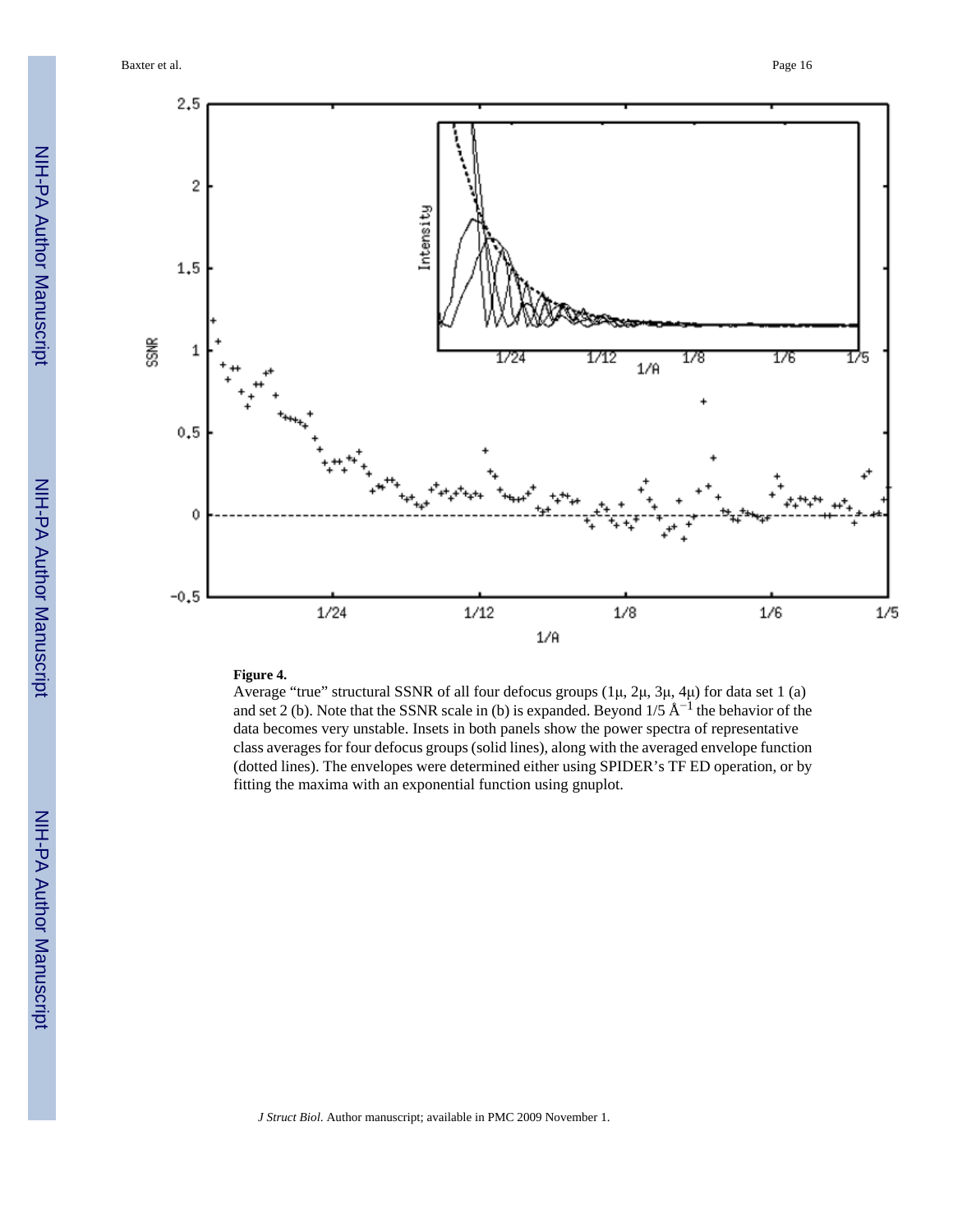

#### **Figure 5.**

A comparison between the experimental images (top row) and simulated data (bottom row). Defocus =  $2\mu$  for both.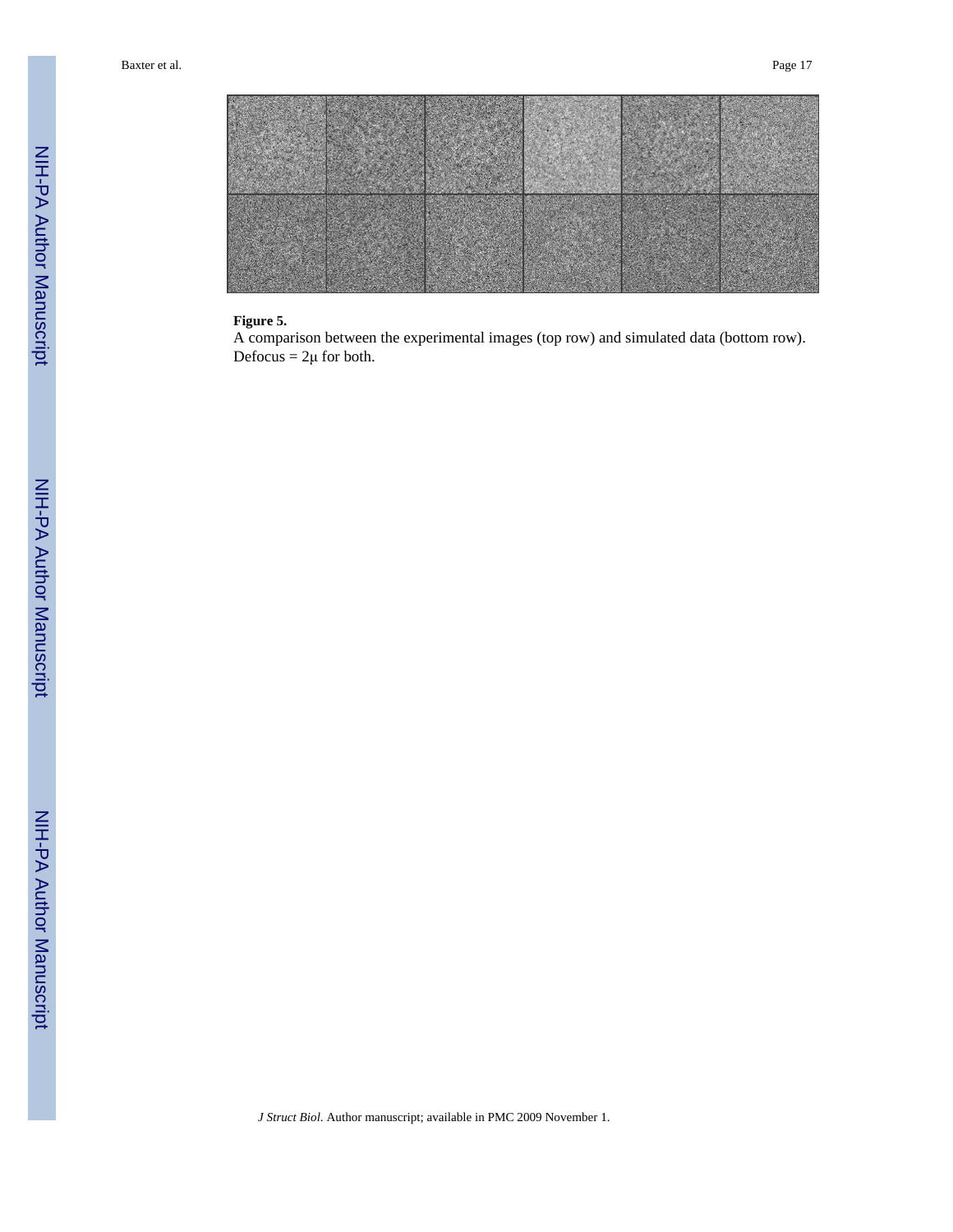Baxter et al. Page 18

#### **Table 1**

Cross-correlation coefficients (*ρ*) from the three experiments for data set 1 (70S *E. coli*). Using the average *ρ* of all defocus groups in each experiment, equation 1 yields the following:  $\rho_{scan}$  gives  $a_{true\_scan} = 29.75$ ,  $\rho_{exp}$  gives  $\rho_{comp\_exp} = 0.088$ , and  $\rho_{struct}$  gives  $\rho_{comp\_struct} = 0.0494$  (see Table 3).

| Defocus $(\mu)$ | Dual scan $\rho_{scan}$ | Dual exposure $\rho_{exp}$ | Same reference $\rho_{struct}$ |
|-----------------|-------------------------|----------------------------|--------------------------------|
|                 | 0.9797                  | 0.0705                     | 0.0422                         |
| 2               | 0.9683                  | 0.0948                     | 0.0446                         |
| 3               | 0.9779                  | 0.0785                     | 0.0427                         |
| 4               | 0.9444                  | 0.0813                     | 0.0588                         |
| Average $\rho$  | 0.9675                  | 0.0813                     | 0.0471                         |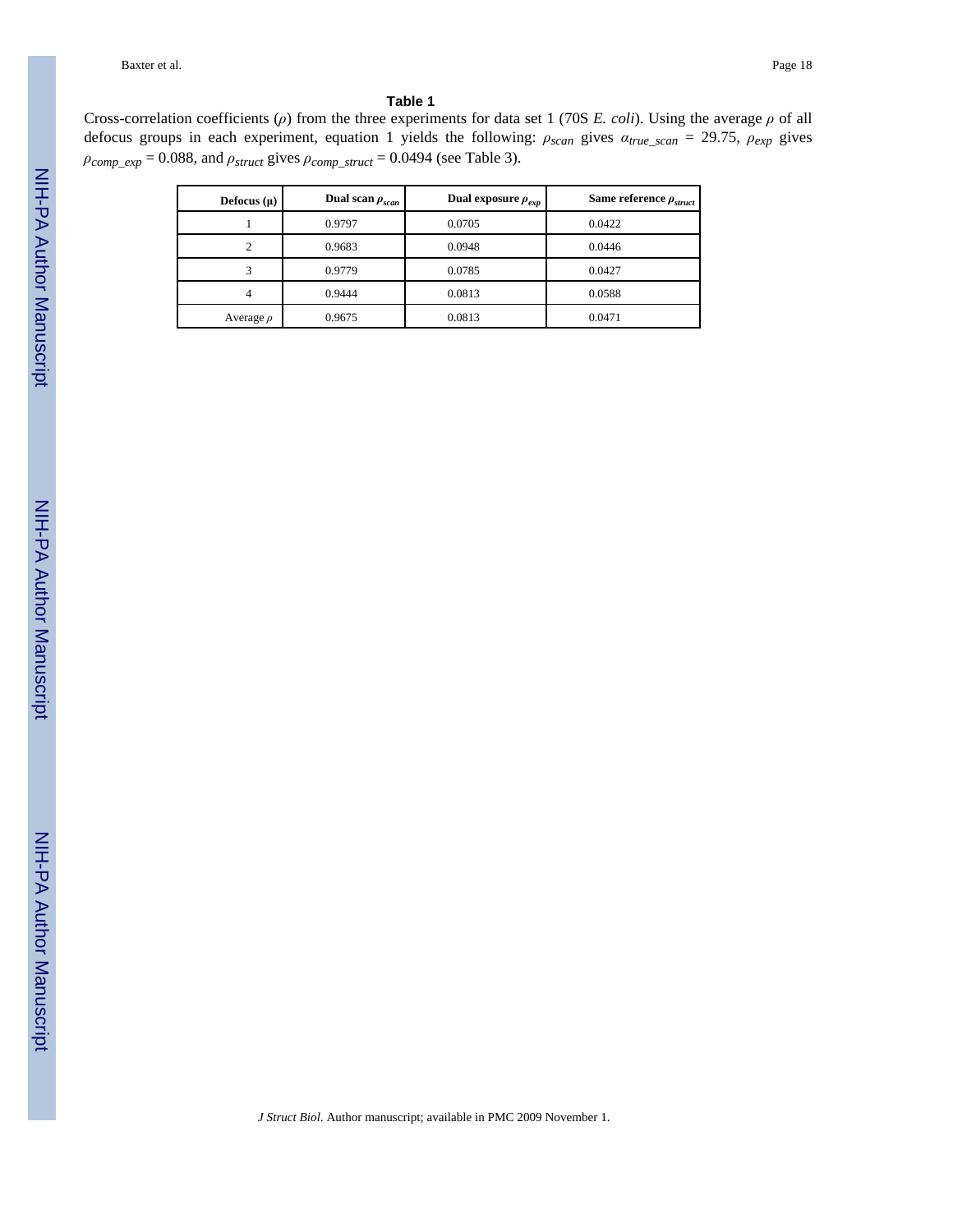Baxter et al. Page 19

#### **Table 2**

Cross-correlation coefficients (*ρ*) from the three experiments for data set 2 (80S *Thermomyces lanuginosus*). Using the average *ρ* of all defocus groups in each experiment, equation 1 yields the following:  $ρ_{scan}$  gives  $α_{true\_scan} = 57.0$ ,  $\rho_{exp}$  gives  $a_{comp\_exp} = 0.101$ , and  $\rho_{struct}$  gives  $a_{comp\_struct} = 0.0368$  (see Table 3).

| Defocus $(\mu)$ | Dual scan $\rho_{scan}$ | Dual exposure $\rho_{exp}$ | Same reference $\rho_{struct}$ |
|-----------------|-------------------------|----------------------------|--------------------------------|
|                 | 0.9828                  | 0.0735                     | 0.0221                         |
|                 | 0.9812                  | 0.0845                     | 0.0234                         |
|                 | 0.9805                  | 0.0960                     | 0.0367                         |
| 4               | 0.9853                  | 0.1016                     | 0.0426                         |
| Average $\rho$  | 0.9828                  | 0.0916                     | 0.0355                         |